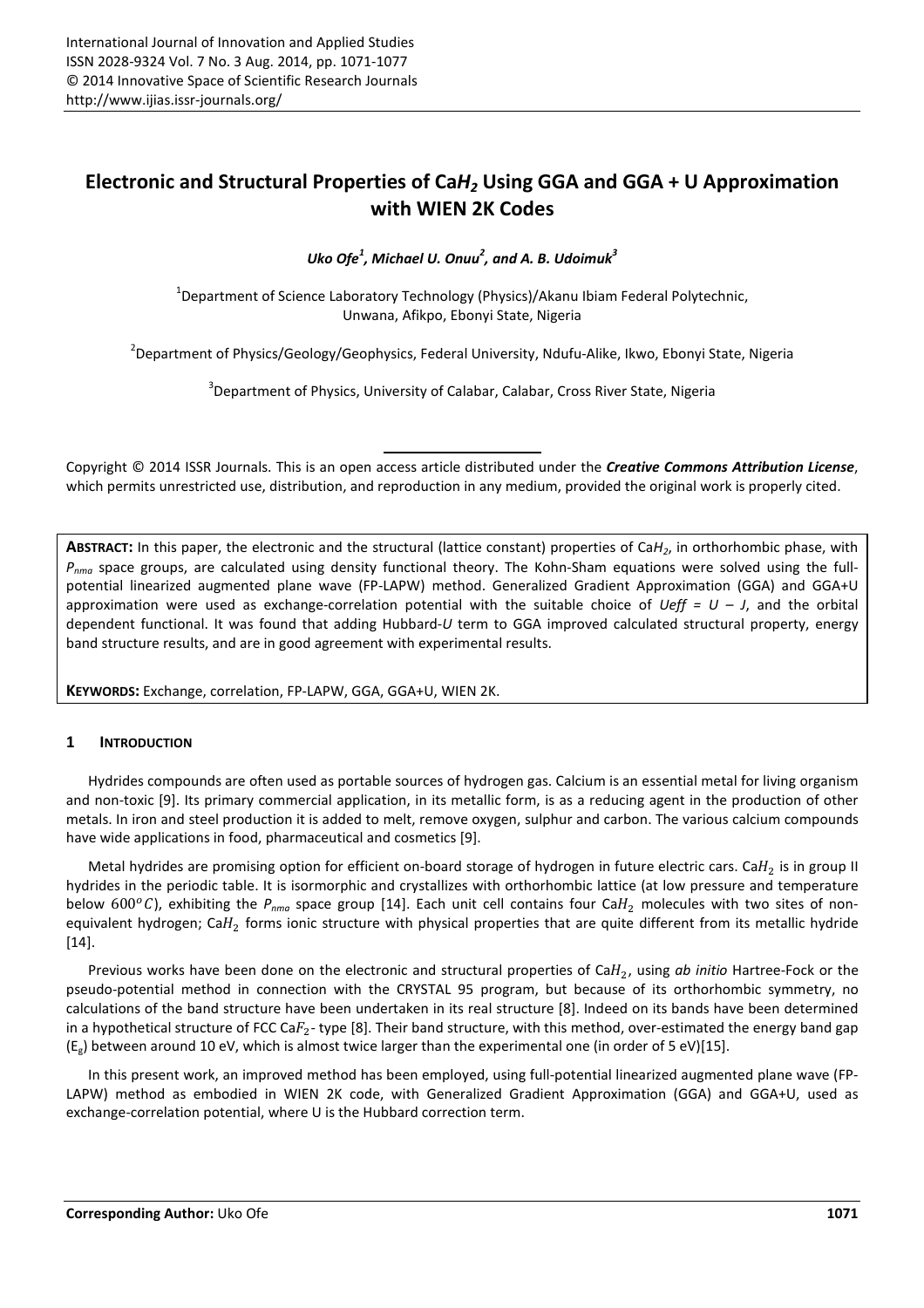#### **2 THEORETICAL CONSIDERATIONS**

One of the challenges of Density Functional Theory (DFT) is its profound problem of reproducing electronic structure correctly, beginning with the problem that it does not tackle electron counting accurately. This results in its failure to provide an exact description of the electronic structure of the molecular system [3]. In addition, the existence of self-interaction error in the external potential is another critical problem of DFT. Since it is ground state theory, Kohn-Sham eigenvalues cannot be assigned to the excitation energy of the system.

In DFT only the highest occupied eigenvalue can be assigned the physical interpretation: it is exactly the chemical potential of the system [8]. However, the interpretation of the Kohn-Sham eigenvalues as the excitation energies (like the Hartree-Fock method) leads to the astonishingly good results although one of the most important issues which came from the interpretation is the underestimation of the band-gap in DFT.

One of the reasons, as mentioned above, is the self interaction error, and the solution of this problem proceeds to the usage of orbital semi-empirical functions for selected orbitals. Such functional partly cancels this error and allows enhancement of calculation of the band-gaps [11]. There exist a variety of implementations of such methods, but this work will discuss only two of them, which are useful in our calculation.

#### **2.1 EXACT EXCHANGE AND HYBRID FUNCTIONAL**

One of the possibilities to cancel self interaction error is to add exchange term to the exchange-correlation function. Thus, the total energy will have the following form [12]:

$$
E = E_{GGA}[\rho(r)] + \alpha (E_X^{HF}[\psi_{Sel}] - E_X^{GGA}([\rho_{sel}])
$$
\n(1)

where  $\rho_{sel}$  and  $\psi_{sel}$  are density and the wave function of the selected orbitals;  $E_X^{HF}[\psi_{Sel}]$  and  $E_X^{GGA}[P_{sel}]$  are the Hartree-Fock energy for the selected orbitals. The  $\alpha$ -parameter defines the fraction of the exact functional, and other cases called hybrid functional. A special case of α = 0.25 and GGA-PBE exchange correction functional is commonly denoted by PBEO.

#### **2.2 THE GGA + U**

The GGA + U exchange-correlation method relies on the combination of LDA or GGA functional with the Hubbard Hamiltonian, which describes the repulsion of electrons in the nearest neighbour approximation. The total ground state energy is corrected in the following way,[6]:

$$
E_{GGA}[\rho(r)], \{\rho_{\sigma}\} = E_{GGA}[\rho(r)] + \Delta E_{GGA}(\rho_{\sigma}, U, J)
$$
\n(2)

where  $\rho_{\sigma}$  is an occupation matrix of selected orbital with occupancies  $n_{m\sigma}$  (*m* is a momentum quantum number and  $\sigma$  is the spin), *U* and *J* are averaged coulomb and exchange parameters [6]:

$$
\Delta E_{GGA+U} = \frac{U}{2} \sum_{m\sigma \neq m'\sigma'} n_{m\sigma} n_{m'\sigma'} - \frac{I}{2} \sum_{m \neq m'\sigma} n_{m\sigma} n_{m'\sigma}
$$
(3)

Equation (3), however, can be rewritten in terms of the orbital occupation matrix  $\rho_{\sigma}$  as follows [6]:

$$
\Delta E_{GGA+U} = \frac{-U - J}{2} \sum_{\sigma} \left[ T_r (\rho_{\sigma'} \rho_{\sigma'}) - (T_r (\rho_{\sigma}))^2 \right] + \frac{U}{2} \sum_{m \neq m'} n_{m\sigma} n_{m'\sigma} \tag{4}
$$

Where

 $T_r \rho_\sigma = \sum_m n_{m\sigma}$ .

The total number of electrons on the selected orbital is [6]:

$$
N_{el} = \sum_{\sigma} T_r \rho_{\sigma}
$$

Equations (3) and (4) contain double counting of electrons; thus additional correction should be added. Hinging on the implementation of the double counting corrections, a few adjustments of *GGA + U* exist in literature, two of which to be highlighted in this work: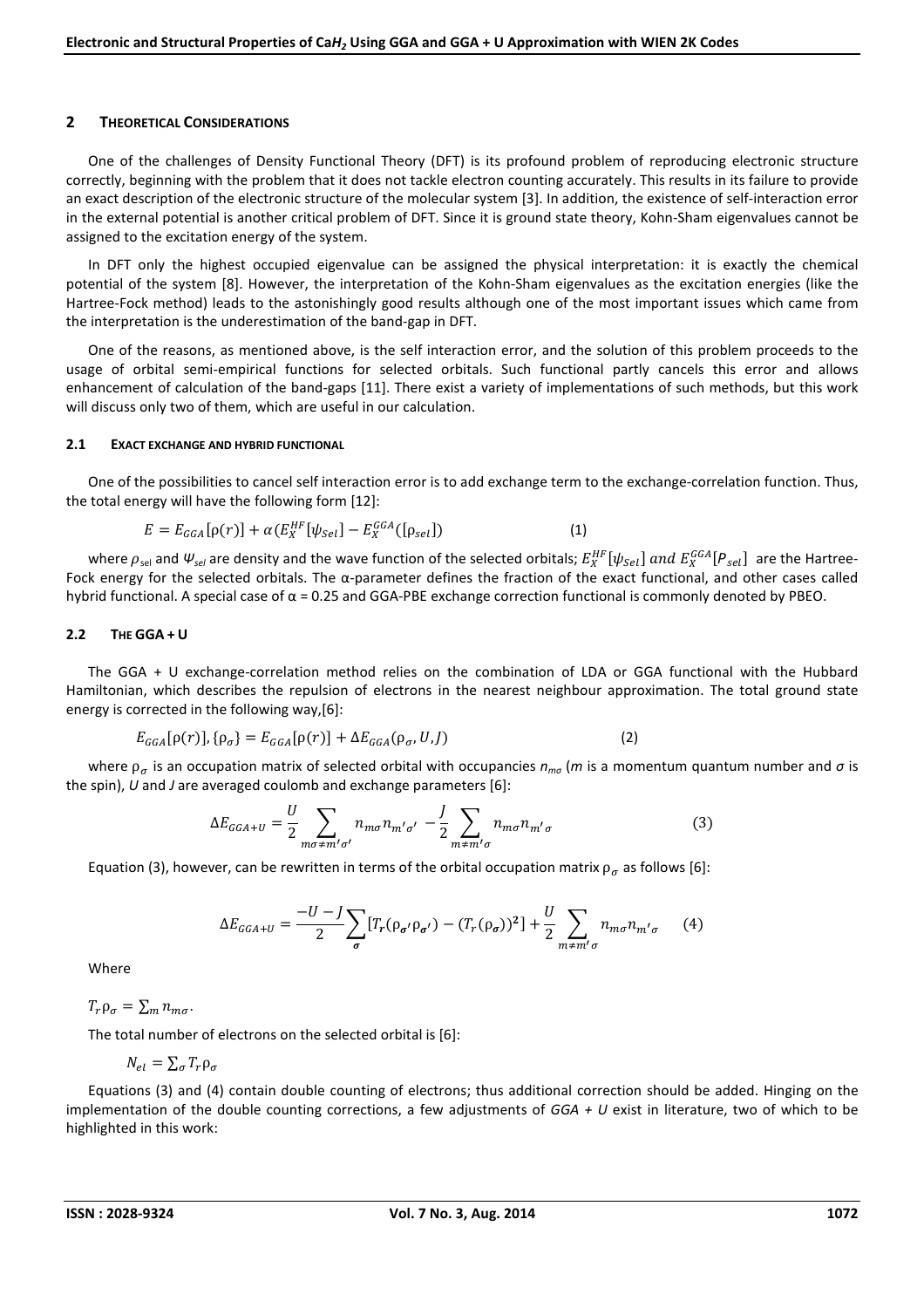(i) Around mean field(AMF)

(ii) Fully localized limit(FLL)

#### **2.3 AROUND MEAN FIELD (AMF)**

In this method, the average electron occupancy  $n_{av,\sigma}$  is given by

$$
n_{av,\sigma} = \frac{N_{el,\sigma}}{2l+1} = \frac{T_r \rho_\sigma}{2l+1}.
$$
\n<sup>(5)</sup>

The above formula delineates a uniform orbital occupancy limit where the selected orbitals have the same occupancy and the changes from this limit is described by causing the following reconstruction in eqns.(3) - (5), ([5], [6]):

 $n_{m\sigma} \rightarrow n_{m\sigma} - n_{a\nu,\sigma}$ ,  $\rho_{\sigma} \rightarrow \rho_{\sigma} - \delta_{mm'} n_{a\nu,\sigma}$ 

Thus eqn. (3) becomes:

$$
\Delta E_{GGA+U}^{AMF} = \frac{U}{2} \sum_{m\sigma \neq m'\sigma'} \left( n_{m\sigma} - n_{a\nu,\sigma'} \right) \left( n_{m'\sigma'} - n_{a\nu,\sigma'} \right) - \frac{J}{2} \sum_{m \neq m'\sigma'} \left( n_{m\sigma} - n_{a\nu,\sigma'} \right) \left( n_{m'\sigma} - n_{a\nu,\sigma} \right) \tag{7}
$$

Now, the confirming equation, in terms of the occupation matrix  $\rho_{\sigma}$  gives [6]:

$$
\Delta E_{GGA+U}^{AMF} = \frac{-U - J}{2} \sum_{\sigma} T_r \left( \rho_{\sigma} - \delta_{mm'} n_{av,\sigma} \right) \left( \rho_{\sigma} - \delta_{mm'} n_{av,\sigma} \right) \tag{8}
$$

#### **2.4 FULLY LOCALIZED LIMIT (FLL)**

The former approximation is not valid for strongly localized electrons [6],, but in fully localized limit, it means that occupancies of either  $n_{mg} = 0$  or  $n_{mg} = 1$  are possible. In this case, the double counting correction can be expressed in terms of total number of electrons[1], and eqn. (3) becomes:

$$
\Delta E_{GGA+U}^{FLL} = \frac{U}{2} \sum_{m\sigma \neq m'\sigma'} (n_{m\sigma} n_{m'\sigma'}) - \frac{I}{2} \sum_{m \neq m',\sigma} n_{m\sigma} n_{m'\sigma} - \left(\frac{U}{2} N_{el}(N_{el}-1) - \frac{I}{2} \sum_{\sigma} N_{el_{2\sigma}} (N_{el,\sigma}-1)\right) (9)
$$

where  $N_{el_{I_{\sigma}}} = T_r \rho_{\sigma}$  and  $N_{el_{I_{\sigma}}} = \sum_{\sigma} N_{el_{I_{\sigma}}}$ 

In this approximation eqn. (4) becomes [6], [12]:

$$
\Delta E_{GGA+U}^{FLL} = \frac{-U - J}{2} \sum_{\sigma} [T_r(\rho_\sigma, \rho_\sigma') - T_r(\rho_\sigma)]. \tag{10}
$$

For effective use of this approximation, the values of *U* and *J* parameters (or their difference

 $U_{eff} = U - J$ ) must be known, and this is related to energies required to move the electrons between the neighboring orbitals (this will be specified in method of our calculations).

These parameters can be determined by series of calculations with one electron added to and removed from the system (Anisimov *et al.*, 1991):

$$
U_{eff} = \left[ \epsilon_{nl} \left( \frac{n+1}{2} \frac{n}{2}, \frac{n}{2} \right) - \epsilon_{nl} \left( \frac{n+1}{2} \frac{n}{2}, \frac{n}{2} - 1 \right) \right] - \left[ \epsilon_{nl} \left( \frac{n+1}{2} \frac{n}{2}, \frac{n}{2} - \frac{1}{2} \right) - \epsilon_{nl} \left( \frac{n+1}{2} \frac{n}{2}, \frac{n}{2} - \frac{1}{2} \right) \right] \tag{11}
$$

where  $\epsilon_{nl}\sum n^{\top}$ ,  $n_l$  is the Kohn – Sham eigenvalue of  $nl$  orbital with the occupancy of  $(nl^{\uparrow},n_l)$  and  $n=(nl^{\uparrow},+nl_l)$  is a total occupancy of this total orbital before adding or removing electrons. With these approximations, the total energies for ground state and energy levels related to the orbit of interest are improved.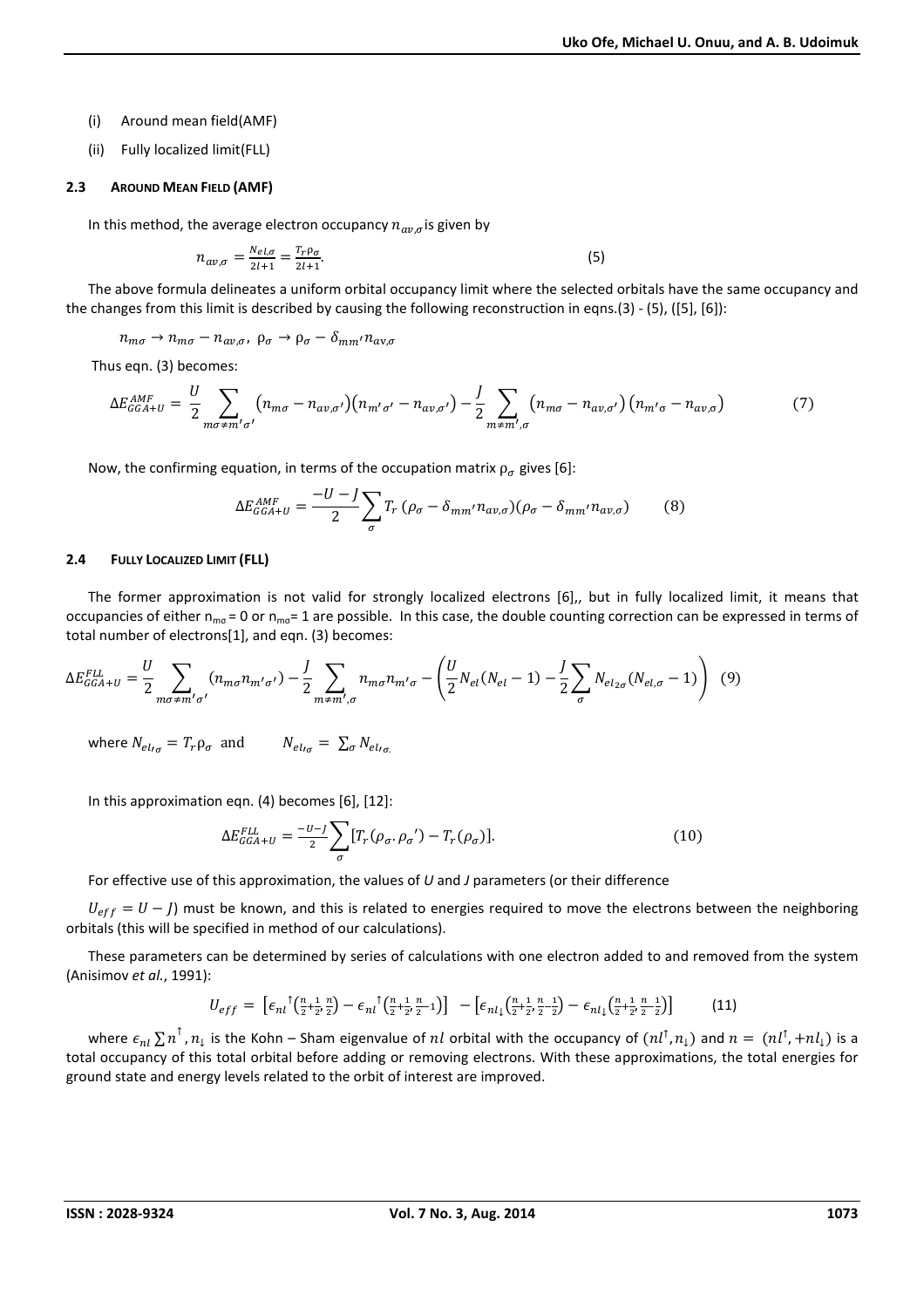## **3 COMPUTATIONAL METHODS**

Computations were done by generalized gradient and exact density approximation (*GGA* and *GGA + U*), using the full potential linearized augmented plane wave (FP – LAPW) with WIEN 2K Codes in frame of density functional theory.

In this method, the unit cell is partitioned into (Muffin – tin) spheres and interstitial regions where different basis sets were used to describe the Kohn–Sham orbitals. The plane wave basis was used in the interstitial region and the expansion of spherical harmonics times the radial function was used inside the atomic sphere. The Hubberd–*U* correction, in fully localized limit, referred to as GGA + U, was applied to the empty *p* orbital of hydrogen, and hybrid function. GGA – PBE exchange correlation functional, commonly called PBEO, corresponds to the case  $\alpha = 0.25$ , using eqn. (1), was applied to *s* orbital of hydrogen.

For GGA + U, the value of  $U - J = 8.98$  eV, was determined by adding and removing electrons from the system of two hydrogen atoms separated by  $2\text{\AA}$ , using eqn. (11).

In this calculation, the Muffin – tin radii of Ca and H were chosen to be

 $R_{MT}^{Ca} = 1.9$  and  $R_{MT}^{H} = 2.2$  a.u., respectively.

To initiate calculation, preliminary selections, based on literature about  $H^-$  and  ${\it Ca}$  metal ionic radii were done, and then for GGA + U, the tests were performed with respect to band gap and lattice constant to determine the most optimal Muffin – tin radius (RMT) for hydrogen. The RMT for Ca is fixed as the difference between the shortest  $M - H$  bond length and the RMT radius of hydrogen.

For Brillouin zone integration, 300 K – points in the unit cell were chosen. The cut – off energy, which defines the separation of the core and valence states, was chosen as  $-$  6Ry [13]. The states below this energy were described by the local orbital (LO), while other states by LAPW [7].

For suitable convergence, the cut – off parameter  $Rk_{max}$ , which limits the expansion of the basis set for the sphere of radius *R* to maximum value of *k* was different for different values of RMT radii, and varied from 7.5 to 9.

The implementation of the orbital dependent functional in WIEN 2K requires calculation to be spin – polarized. However the resulting spin – up and spin – down electron density was the same. Thus, the result of the band structure and density of states were performed for non – spin polarized case.

## **4 RESULTS AND DISCUSSIONS**

#### **4.1 LATTICE CONSTANTS**

The structure was optimized. The calculated lattice parameters for *GGA + U* were in agreement with the experimental data (Table 1). The application of *GGA* functional affects the calculated lattice parameters. It was also found that the volume of the unit cell was more systematical than for *GGA*. It was also observed, for this functional, that the lattice parameters were larger than the experimental ones, and this was a result of the general tendency of *GGA* calculations to overestimate lattice constant [17].

| Table 1. Lattice constants for $caH2$ . Results are compared with available experimental data. |  |  |
|------------------------------------------------------------------------------------------------|--|--|
|------------------------------------------------------------------------------------------------|--|--|

| Compound         | <b>Method</b> | <b>Present Work</b> | <b>Other Calculation</b> | <b>Experiment</b> |  |
|------------------|---------------|---------------------|--------------------------|-------------------|--|
| CaH <sub>2</sub> | $GGA + U$     | 6.00,               | $5.58^a$ ,               | $6.00^{b}$ ,      |  |
|                  |               | 3.62, 6.94          | $3.35^{a}$ ,             | $3.60^b$ ,        |  |
|                  |               |                     | 5.75                     | $6.81^{b}$ ,      |  |
|                  | GGA           | 6.26,               |                          |                   |  |
|                  |               | 3.87, 7.31          |                          |                   |  |
|                  |               |                     |                          |                   |  |

a. [7] using GGA

 $b.$  [16] experiments.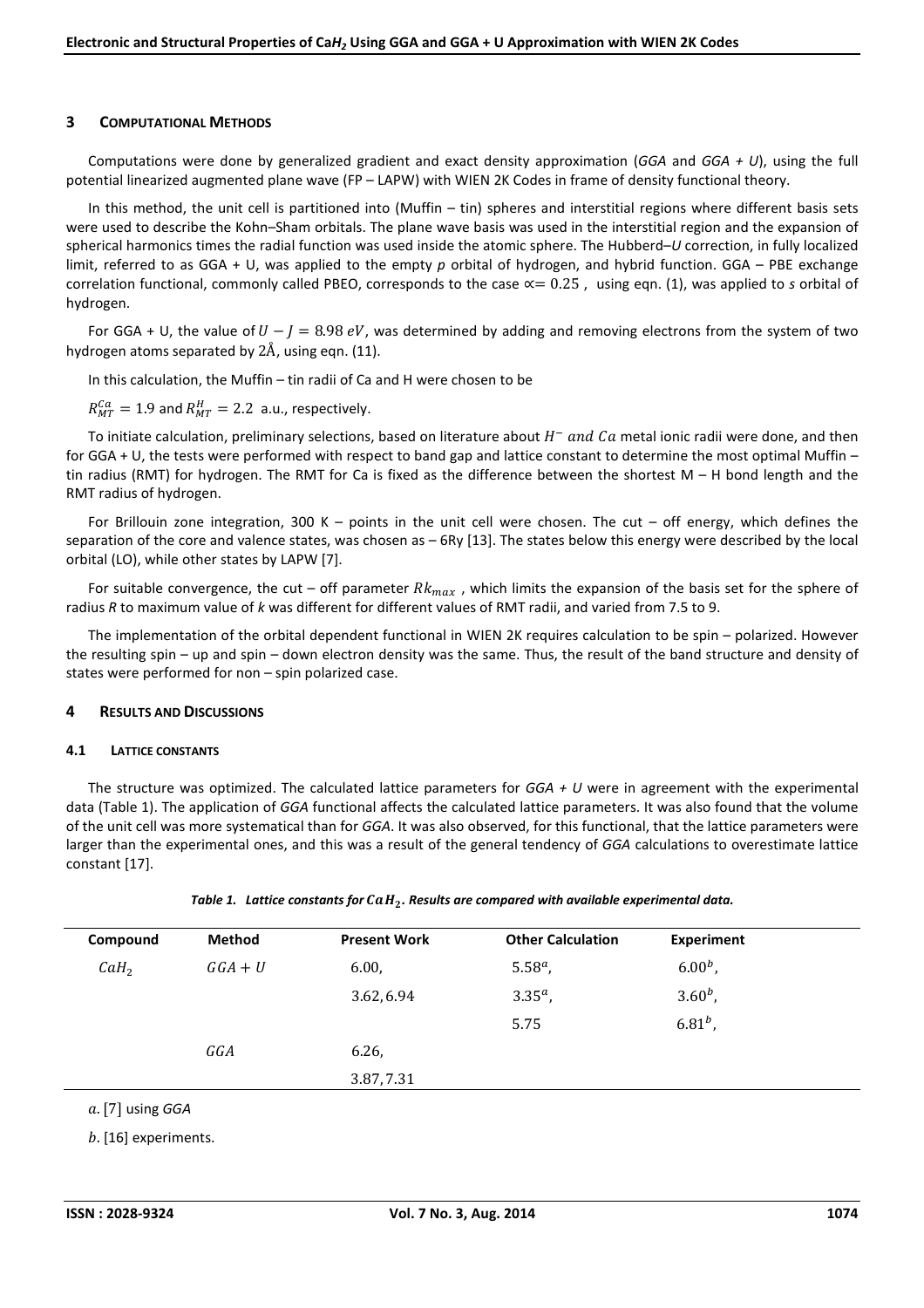## **4.2 ELECTRONIC BAND STRUCTURE AND DENSITY OF STATES**

The band structure for the orthorhombic phase of  $\textit{CaH}_2$ , with space group Pnma, was calculated along the high symmetry directions in Brilliouin zone as shown in Fig.2. The band structure plot is complex, and this indicates a complex crystalline structure. It was noticed that the application of *GGA + U* shifted the conduction bands towards higher energies, thus enlarging the band gaps by about 0.09 eV: values close to experimental ones (as shown in Tables 2 and 3). It was further observed that the valence band remain unchanged.

Figure 1 shows the total density of states of  $CaH_2$ . The compound, it was noticed, was insulating with band gap exceeding 3 eV.

| Compound         | <b>Method</b> | <b>Present Work</b> | <b>Other Calculation</b> | Experiment               |  |
|------------------|---------------|---------------------|--------------------------|--------------------------|--|
| CaH <sub>2</sub> | GGA+U         | 4.17                | $\overline{\phantom{a}}$ | 5.00 <sup>a</sup>        |  |
|                  | GGA           | 4.22                | $\overline{\phantom{0}}$ | $\overline{\phantom{0}}$ |  |

*Table 2. Direct band gap (* $E_q$ *) for*  $CaH_2$  *(eV)* 

|  |  | Table 3. Indirect band gap ( $E_q$ ) for CaH <sub>2</sub> (eV) |
|--|--|----------------------------------------------------------------|
|--|--|----------------------------------------------------------------|

| Compound         | Method | <b>Present Work</b> | <b>Other Calculation</b> | Experiment               |  |
|------------------|--------|---------------------|--------------------------|--------------------------|--|
| CaH <sub>2</sub> | GGA+U  | 3.53                | 10.0 <sup>b</sup>        | 2.51 <sup>c</sup>        |  |
|                  | GGA    | 3.04                | $\overline{\phantom{a}}$ | $\overline{\phantom{0}}$ |  |

 $a.$  [8], using A-F

 $b.$  [15] experiment.



*Figure 1: Total density of state of CaH<sup>2</sup> . Solid lines correspond to GCA exchange-correlation functional and dash lines for GGA + U. Vertical dashed lines indicate the Fermi level.*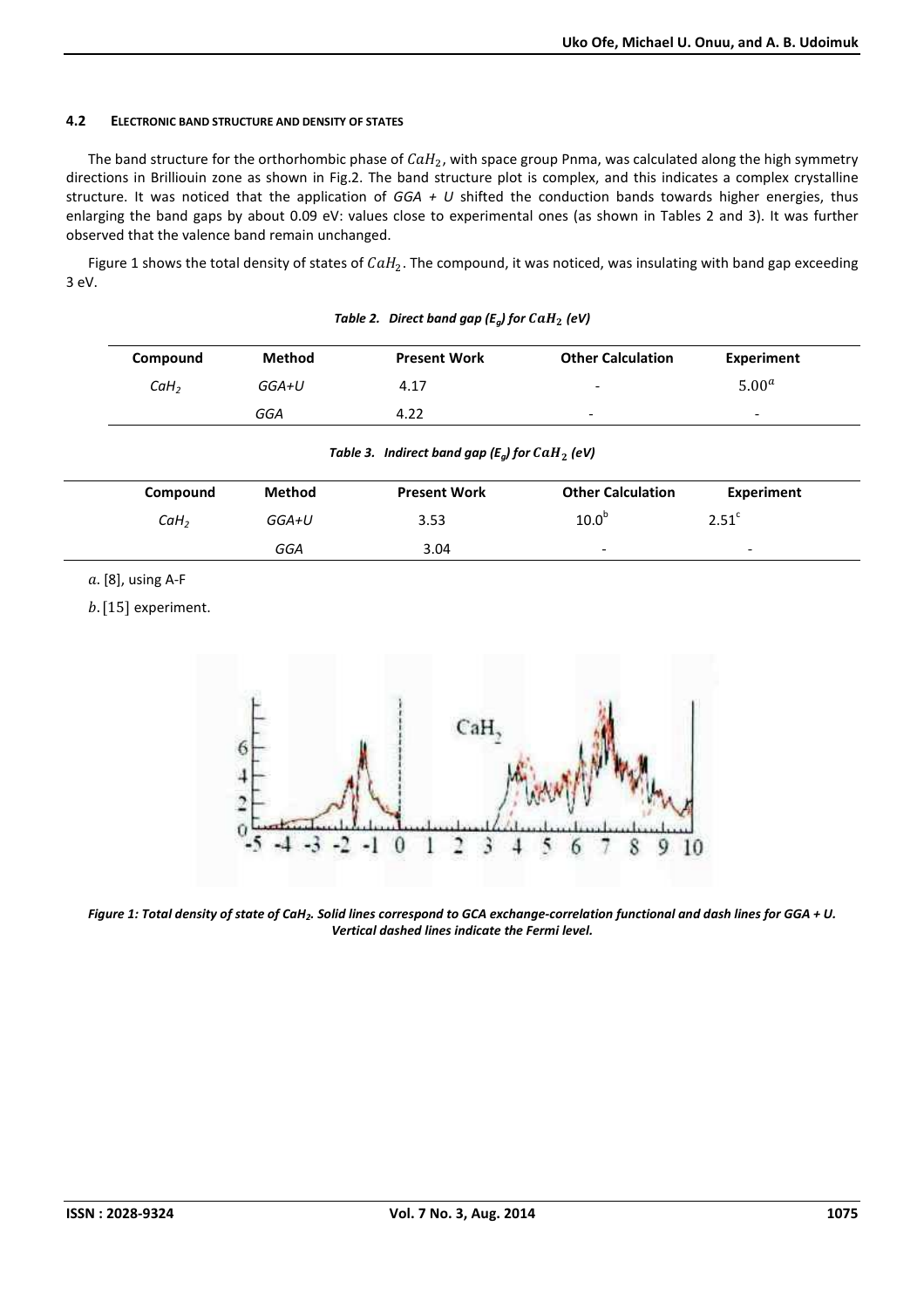

## *Figure 2: Band structure of CaH<sup>2</sup> . Solid lines indicate the band structures for GGA functional and dashed lines are for GGA to functional.*

It was observed that the valence band consisted mainly of the occupied states of hydrogen while the conduction band consisted of mostly empty *s*, *p* and *d* states of the Ca atom.

## **5 CONCLUSION**

A detailed study of the electronic and structural properties (lattice constants) of *CaH2* in its orthorhombic structure was carried out by means of *GGA* and *GGA + U* methods. For the calculated lattice constants it was observed that *GGA* has the tendency to underestimate the cell, while *GGA + U* method overestimated the volume of the unit cell systematically more than the former method.

The total density of states calculation revealed that *CaH2* is an insulator with band gap exceeding 3 eV.

 It was also observed that the valence band consisted mainly of occupied states of hydrogen, while the conduction band consisted of empty *s*, *p* and *d* states of the Ca atom. It was also noticed that *GGA + U* shifts the conduction states toward higher energies while the valence band did not change with application of *GGA+U*.

#### **REFERENCES**

- [1] Anisimov, V. I., Zaaren, J. and Anderson, O. K. Band theory and mott insulates: Hubbard U. instead of stoner. *Physical Review B, 44: 954,* 1991.
- [2] Anisimov, V. I., Liechtenstein, A. I., and Zaanan J. Density functional and strong correlations: orbital ordering in Mott Hubbard insulators. *Phys., Rev. B,* 52:5467*,* 1995.
- [3] Becke, A.D. Electron density functional theory. *Phys., Rev. A,* 38:3098, 1988.
- [4] Anderson, O.K. Linear methods in band theory. *Phys., Rev. B,* 12:3060, 1975.
- [5] Botton, G.A., Dudarev, S. L., Savrasor, S.Y., Humphreys, C. J., and Sutton, A.P. Electron-energy loss spectra and the structural stability of nickel oxide: An LSDATU study. *Phys.,l Rev. B,* 57:105, 1988.
- [6] Chioncel, L., Lichtenstein, A.I., Mazin, I. I. and Petukhov, A.G. Correlation metals and LDA + U methods. *Physical Review B,* 67, 53106, 2003.